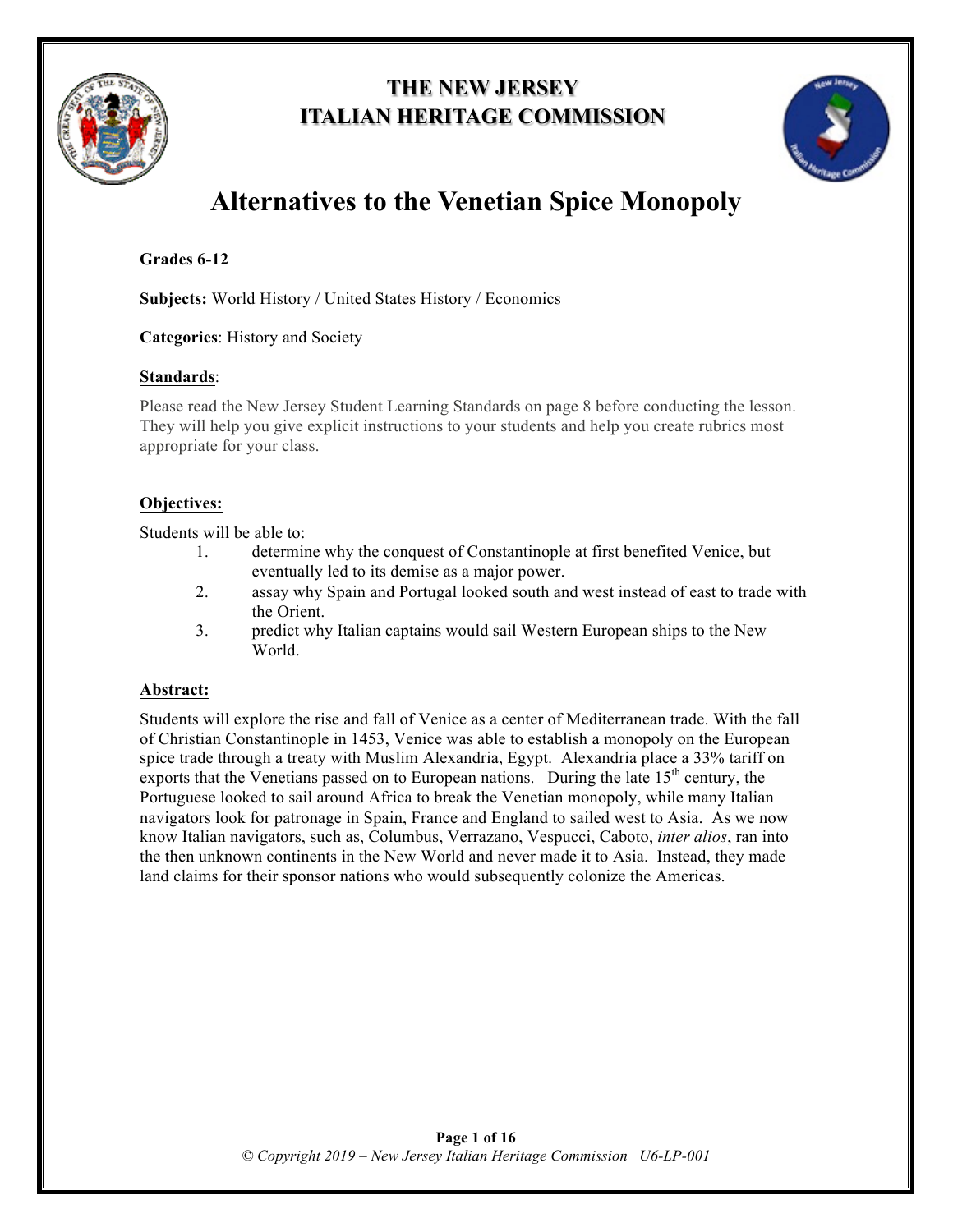#### **Key Terms:**

| Cartographer | Latin & Greek    | One who makes maps.                        |
|--------------|------------------|--------------------------------------------|
| Monopoly     | Latin from Greek | Having exclusive control over a commercial |
|              |                  | activity.                                  |
| Navigator    | Latin            | One who directs the course of a ship.      |
| Orient       | Latin            | The East; Asia.                            |

#### **Background:**

In 1453, the Ottoman Turks finally defeated the last vestige of the Eastern Roman Empire, the second Rome, Constantinople. There had been an overland trade spice-route from the Orient that went through Constantinople and avoided a Venetian-Egyptian near monopoly of the spice trade from the East. Once the Turks closed the Constantinople spice-route, the Egyptians placed a 33% tariff on all Eastern trade. The Venetians still prospered through their virtual monopoly of the Egyptian spice trade, but states in Europe had to pay much more for goods. The Portuguese and Spanish looked for other ways to reach the Oriental spices. Italian sailors, cartographers, and navigators, particularly those on Italy's west coast, like the Genoans, started to offer their considerable skills as seamen to look for a western route to the Indies. Cristofero Columbo was the first Italian to cross the Atlantic, but others such as Giovanni Caboto (John Cabot), Giovanni da Verrazano, Amerigo Vespucci, and many regular sailors shortly followed.

#### **Procedures:**

- I. Explain the term "Monopoly" to the class.
- II. Have students look at the map of the medieval Mediterranean region.
	- a. https://en.wikipedia.org/wiki/Age\_of\_Discovery#/media/File:Republik\_Venedig\_Handel swege01.png
	- b. Find Genoa; Venice (identified in German); Constantinople; Alexandria, Egypt; Spain, and Portugal.
- III. Give students; following scenario. "The Turks had captured Constantinople in 1453 and closed the overland spice-route from the Orient. The Venetians held a monopoly on all Oriental spice trade that went through Egypt. With Constantinople closed, The Egyptians placed a 33% tariff on spices going to Europe, knowing the Europeans had no other suppliers. Venice still had its monopoly on all Oriental spice going to European cities from Egypt. When monopolies exist and prices are too high, however, people look for alternative suppliers".
- IV. Inform students that most people did not want to travel west over the Atlantic. Most educated people believed the world was not flat, but many sailors were superstitious and afraid of the unknown waters to the west.
- V. Have students break up into five groups. Tell them they are sailors in Genoa, but Venice has control of most of the financially rewarding trade in the Mediterranean; thus, they are out of work. They know that the cities of Europe are desperate for spices at reasonable rates. They have probable customers, but they have to devise a way to meet the customers' needs.
- VI. Have each group come up with a way to get the spices. Tell each group to devise a structured plan with at least seven steps to get spices to Europe from the (East) Indies.
- VII. Have groups present each plan. Give them a thorough critique of whether their plan would be feasible.

#### **Page 2 of 16**

*© Copyright 2019 – New Jersey Italian Heritage Commission U6-LP-001*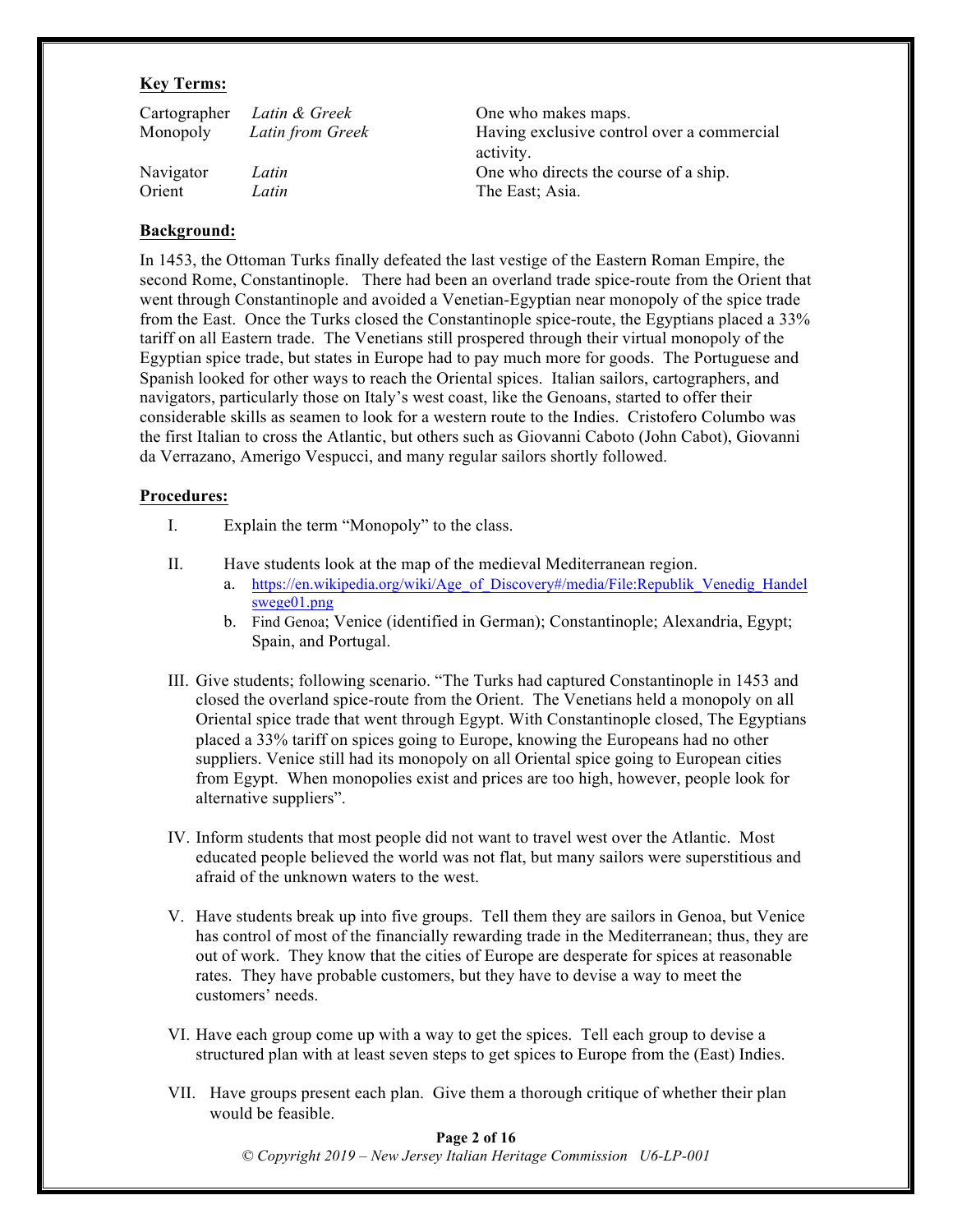#### **Assessment:**

Critique each group's plan. Have students answer the following questions in paragraph form.

- 1. Why did the Turkish conquest of Constantinople lead to the beginning of the demise of Venice as a major power?
- 2. If one of the groups' plans were to work, why might their success lead to the demise of Venice as a power?

Use the *New Jersey Registered Holistic Writing Rubric* to assess determinations and predictions

#### **Extension:**

Once students complete their assignment, show them that the Portuguese sailed south around Africa and established weigh-stations, then colonies in Africa, India, the East Indies, and eventually in China. Once Portugal had found the bottom of Africa, Columbus' plan to sail west looked inviting to the Spaniards. Columbus' plan especially became feasible once the Spaniards had finally expelled the Moslems from Iberia in 1492, after 700 years of Islamic occupation.

Ask students to reconvene their groups to see where they could sail from, once Columbus had discovered the New World. The Portuguese were using Portuguese captains and the Spanish would begin to use Spanish captains. What other states might want to use seasoned Italian captains to search for ways to get Oriental spices? Where else might there be a passage to the Indies?

This exercise can serve to segue way into an examination of Giovanni Caboto (John Cabot), Giovanni da Verrazano, and Amerigo Vespucci as part of World History or American History.

The lesson could also serve as an introduction to a lesson on Italian Navigation or even a lesson on Italian cuisine.

#### **Resource:**

Jacques Barzun. *From Dawn to Decadence: 500 of Western Cultural Life.* Hapers Collins, Publishers. 2000.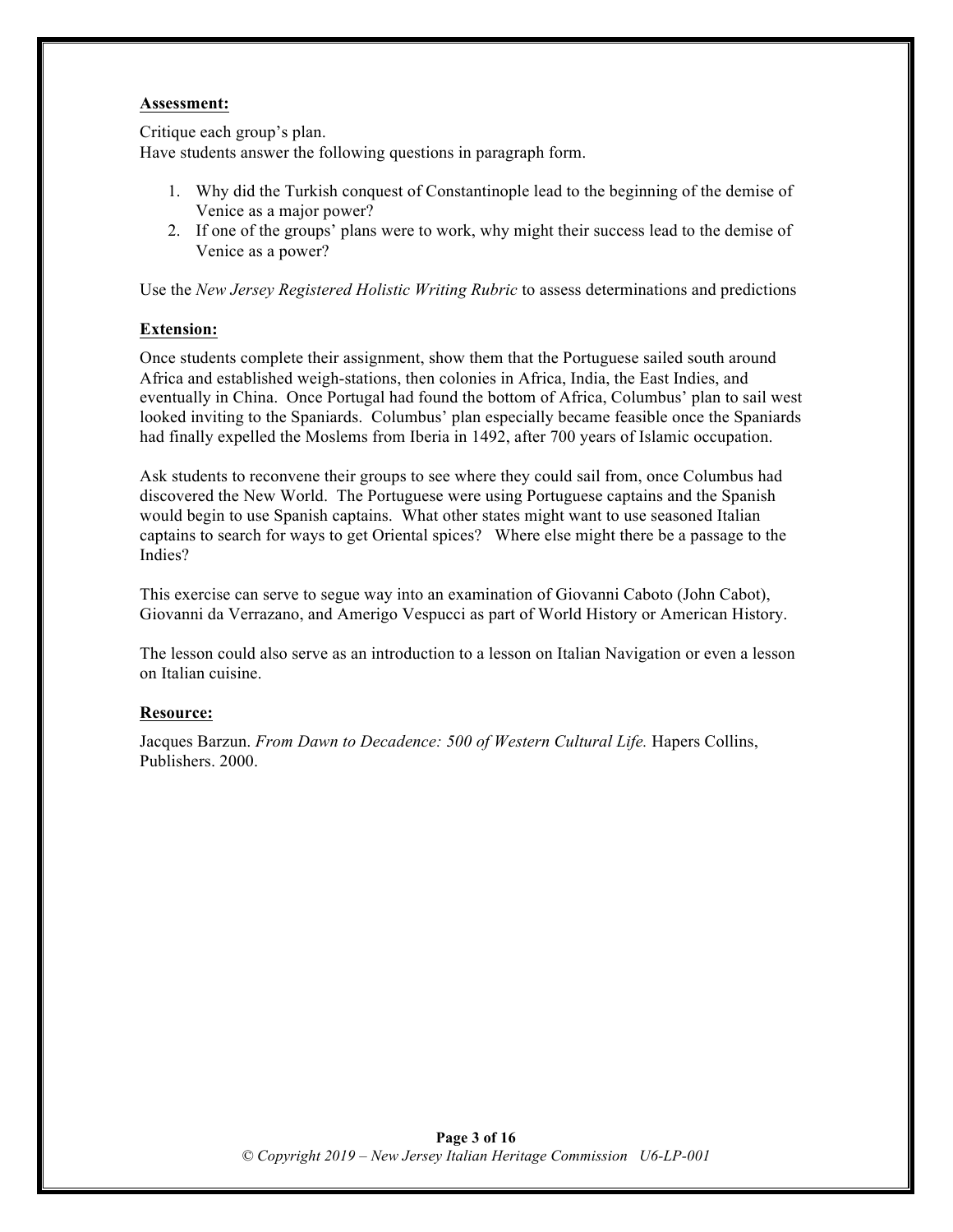

**Page 4 of 16** *© Copyright 2019 – New Jersey Italian Heritage Commission U6-LP-001*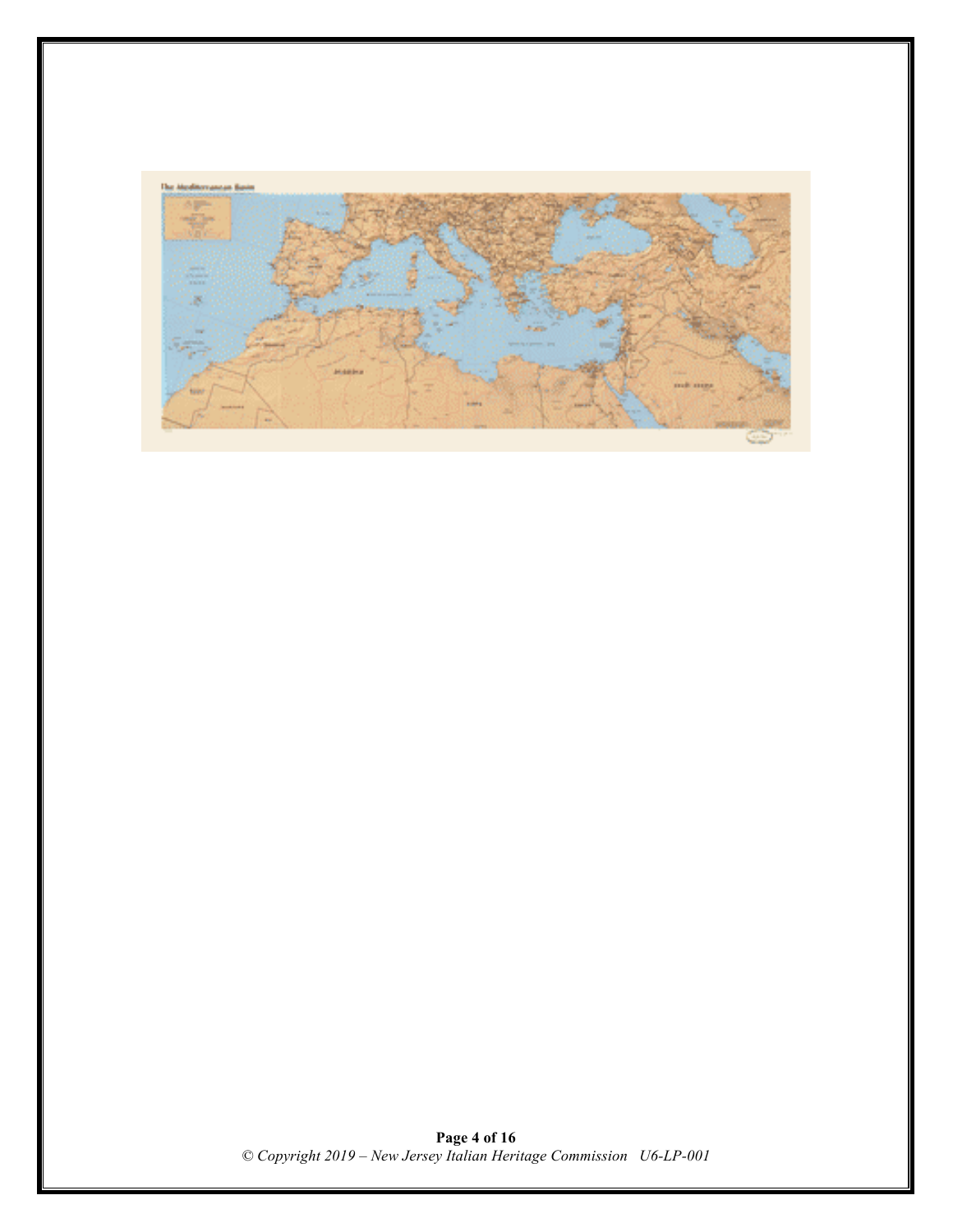#### **Supplemental Information**

The Venetian Spice Trade

Originally Pope Urban II called for the Crusades in 1095 at the bequest of Emperor Alexis I of the Eastern Roman or Byzantine Empire. The Byzantines had been under attack from Turkish hordes out of Asia and had been losing territory. Twenty-four years earlier, Catholic Christian Normans had driven the Orthodox Christian Byzantines out of Italy at Bari. They severed the Eastern Roman Empire's last connection with the Italian mainland, since before the reign of Justinian during the sixth century AD. During that same week, Moslem Turks had defeated the superior forces of Emperor Romanus Diogenes at Manzikert in Asia Minor, through masterful battlefield tactics. After centuries of Moslem Arab and Turkish conquests, Alexis decided to ask his fellow Christian Pope Urban II to send Christian Norman mercenaries to help Byzantium fight the Turks. He wanted to win back the Christian Holy Lands that had earlier been taken from them by Arab Moslems and now by Turkish Moslems. Pope Urban, instead, called for a Crusade to take the Holy Land back from the Moslems and to set up an independent Latin Kingdom.

Besides the sincere religious nature of the Crusades, later Crusaders also looked to cash in on the lucrative spice trade. The Italian city-states of Venice and Genoa obtained landing facilities to establish trading centers on the shores of the Levant, once the Crusaders had set up states. Europeans quickly learned to trade with the Arabs, by bringing food, clothing, wool, and metal to the Near East. They exchanged the European goods for fruit, jewelry, and spices, which were brought back to Italy. From this trade, the Italian city-states greatly prospered.

The high point of Venice's prosperity came during the Fourth Crusade, in 1204. They had transported Crusaders and pilgrims to the Imperial city of Constantinople, and they convinced them to conquer the "2nd Rome." Venetian sailors began a plunder of the ancient capital of Eastern Christianity. As the Latins took control of the center of the Eastern Empire, they quickly appreciated that the source of the vast Byzantine wealth lay in its fantastic spice trade. With Venetians in control of Constantinople, the eastern trade tremendously increased Venice's wealth and commercial importance. The competence of Venetian sailors and merchants suddenly changed basic European eating habits. Not only did the upper classes experience these changes. The middle classes also easily obtained Oriental spices including pepper, nutmeg, cloves, and cardamom, along with new types of foods such as figs, raisins, almonds, lemons, oranges, sugar, and rice. The monumental economic growth and wealth that poured into Italian ports as Genoa, Pisa,

and Venice came largely from the commerce brought about by the Crusades. Without the Crusades, Italian culture would have never have the financial means that later enabled the explosion of creativity that took place during the Renaissance.

Eventually the Byzantine Christians were able to regain control of Constantinople from the Latin Christians, and they again served as a conduit for the lucrative overland spice trade between the East and Europe, through the Silk Road. The Silk Road had once connected ancient China with the Roman Empire, over one thousand years earlier. Venice, nonetheless, was still able to dominate the major spice trade route that brought spices up the Red Sea and to Egypt. The bags of spices were transported to Cairo and then went onto the Italian trading settlements in Alexandria, Egypt.

In Alexandria spices were bought by the Venetians and the Genoese and then shipped to Europe. The massive spice trade met the demands of medieval palates. The trade was great in volume but moreover, it was great in value. A large Venetian *galeasse* (merchant galley), coming from Alexandria with the holds full, would often carry a cargo valued at over 200,000 ducats (European gold coins).

> **Page 5 of 16** *© Copyright 2019 – New Jersey Italian Heritage Commission U6-LP-001*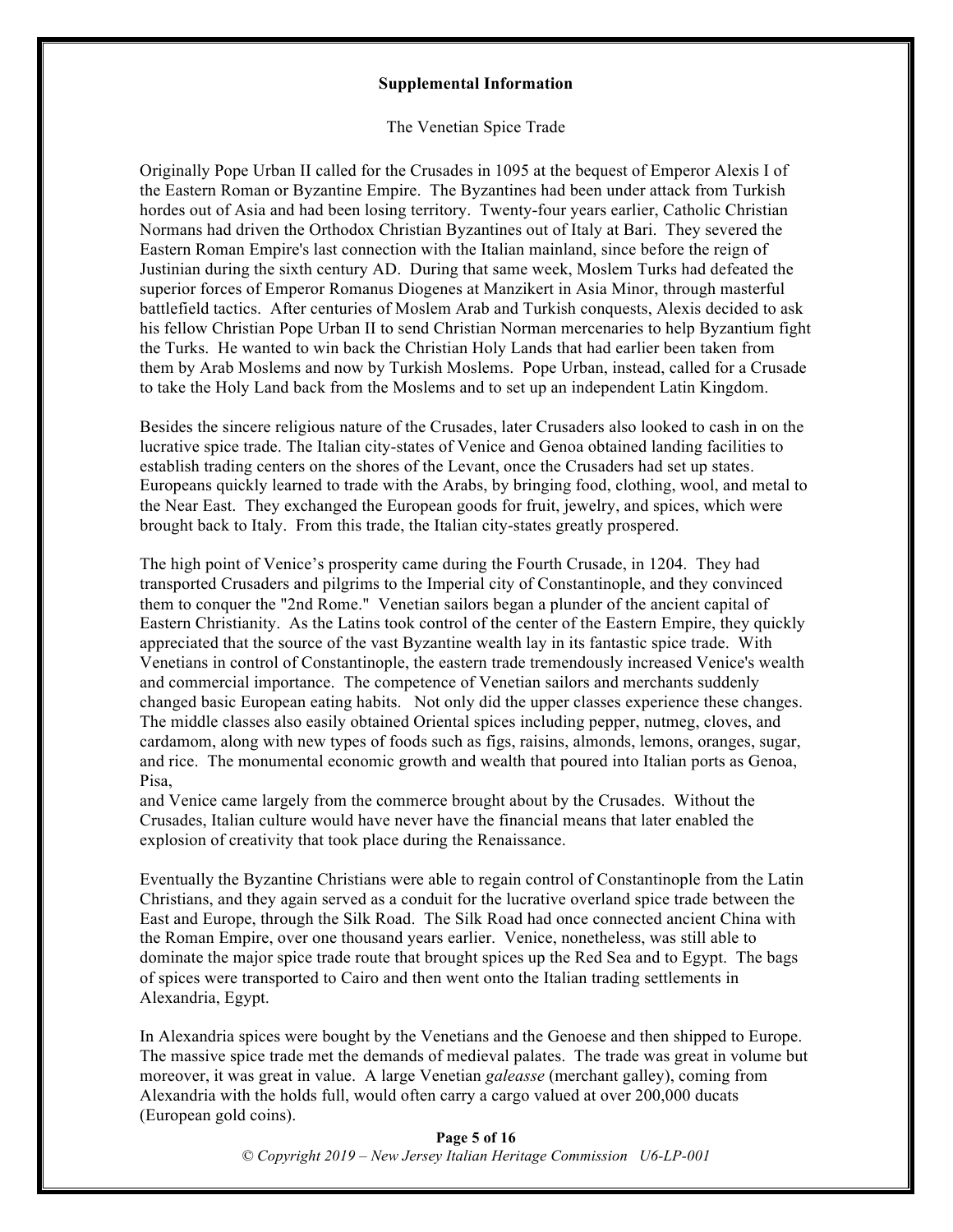Although Venice and other Italian maritime city-states enjoyed this arrangement, the rest of Europe strongly resented what came to be called the Muslim Curtain, --- the dividing line between the Islamic empires and Christendom. The Europeans also strongly resented the Venetian monopoly and enthusiastically looked for alternate means of trade. The straw that broke the camel's back for most Europeans came in 1453, when the Moslem Ottoman Turks were able to take Constantinople and extinguish the Eastern Empire and the center of Eastern Christianity. The fall of Constantinople shut down the small overland trade route that had previously evaded the Egyptian-Venetian monopoly. The Egyptians, gatekeepers of the trade with Venice, quickly realized that they were the only source of spices for European appetites. They were confident enough to impose a tariff amounting to one third of the value of spices passing through their cities. The new tariff did not hurt the Venetian market, as they just passed the tax onto their European customers. With no Byzantium alternative, the Europeans were at the Egyptian-Venetian monopoly's mercy.

Salvation for the tastes and exchequers of European kings lay in finding an alternative sea route to the Indies. When markets become dominated by one or a few providers who squeeze the customers, customers will vigorously explore alternatives. The European reaction to the Egyptian-Venetian monopoly was no different. Europeans eagerly began to search for the near mythical, Malacca, the most important source in the spice trade and the fabled gateway to the Spice Islands. Spain and Portugal, many times hiring Italian seaman and navigators, financed dozens of expeditionary parties in its general direction; over half would never make it home. The rationale for this expense and danger was simple: "He who is lord of Malacca has his hand on the throat of Venice."

Portugal's Vasco da Gama finally rounded Africa's Cape of Good Hope to reach India in 1498. As the Portuguese explorers began to return to Lisbon with large cargos of the coveted spices, the Venetians and the Egyptians were devastated. The price of pepper in Lisbon fell to less than onefifth of the price in Venice. The monopoly had been broken.

The Spanish, however, did not initially experience the great success of the Portuguese. The Genoan-born explorer, Christopher Columbus did not find a western route to the Indies. Instead, he landed in the previously unknown, Western Hemisphere. Columbus immediately named the native inhabitants, Indians, assuming that he had landed in the Indies. He also named their sacred spice, the *chiles-- "*red pepper*."*

The Spanish, at first, had no idea how valuable Columbus' discovery would be. Disappointed, they looked at the Portuguese success and even sent Ferdinand Magellan on a fatal (for him) trip around the world. The profits of the Asian pepper trade were enormous, and there were several attempts to corner the market. The Portuguese were at the forefront of these efforts. After da Gama had rounded the Cape of Good Hope, the Portuguese believed they would now have control of the precious spice trade. Nevertheless, the shrewd merchants of Venice were not going to sit idly and watch their financial and commercial empire crumble away. By 1504 the spice trade in Alexandria and in Beirut had dried up because the Portuguese had diverted so much of the spice in the Indian Ocean and shipped it onto Lisbon. Also, the use of spices had increased measurably during the sixteenth century, primarily in northern countries, much more so than in the Mediterranean cities, so the lucrative market had thus moved. In response to these observations, the Venetians moved their famous spice market and the *Fondaco dei Tedeschi*  (German warehouse) to Antwerp and then to Amsterdam to begin to dominate the northern trade.

In order to increase imports of pepper and spices from the Levant, Venice granted permission in 1514 for spices to leave their trading stations and be transported by any vessel, instead of only

> **Page 6 of 16** *© Copyright 2019 – New Jersey Italian Heritage Commission U6-LP-001*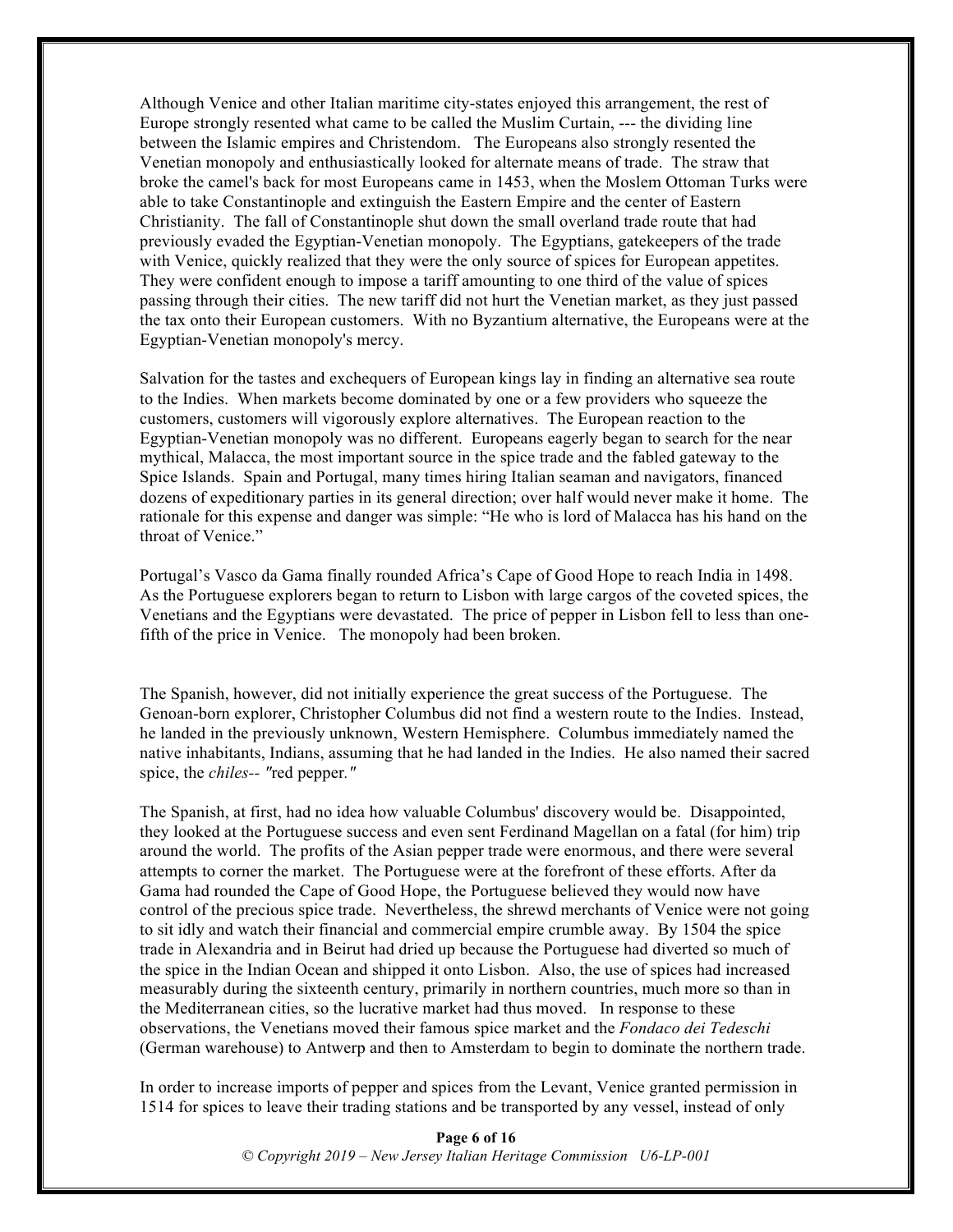Venetian *galee da mercato* (merchant galleys). The Portuguese efforts in capturing the spice trade were finally not successful and the Levantine spice trade survived. The major markets in the Levant were in Syria, especially in the former Crusader towns of Aleppo and Tripoli.

Trading with the kingdoms and states of the Levant was always quite precarious and the trade went through many stages. Peppercorns would be harvested on the islands of Moluccas. From there, once on the Indian subcontinent, it was shipped by caravan to Tripoli on the east shore of the Mediterranean. It would then be transported by ship to Venice and then carried over the Alps to be enjoyed on a Duke's table in Saxony, or sent by ship to Antherp.

The commercially adroit Venetians were able to overcome the Portuguese challenge. Nevertheless, the Spanish discovery of a New World would eventually lead to Venice's decline. Though the New World did not have all of the spices the Europeans coveted, it did process other treasures, along with the climate to grow much of the East Indian produce. Like other times throughout history, people will use innovations to overcome monopolies and unfair businesses practices. Conversely, the skillful businessperson will make adjustments to maintain or regain their market share. If they are not flexible, they will crumble as so many "impregnable" monopolies have in the past.

#### **Sources:**

W. B. Bartlett. *God Wills It: An Illustrated History of the Crusades*. Sutton Publishing, 1999.

How did Venice's monopoly of ancient trade routes to the East set the course of subsequent human history?

https://www.quora.com/How-did-Venices-monopoly-of-ancient-trade-routes-to-the-East-set-thecourse-of-subsequent-human-history

Venice Monopoly: The Age of Discovery

https://venicenotes.blogspot.com/2006/11/venice-monopoly-age-of-discovery.html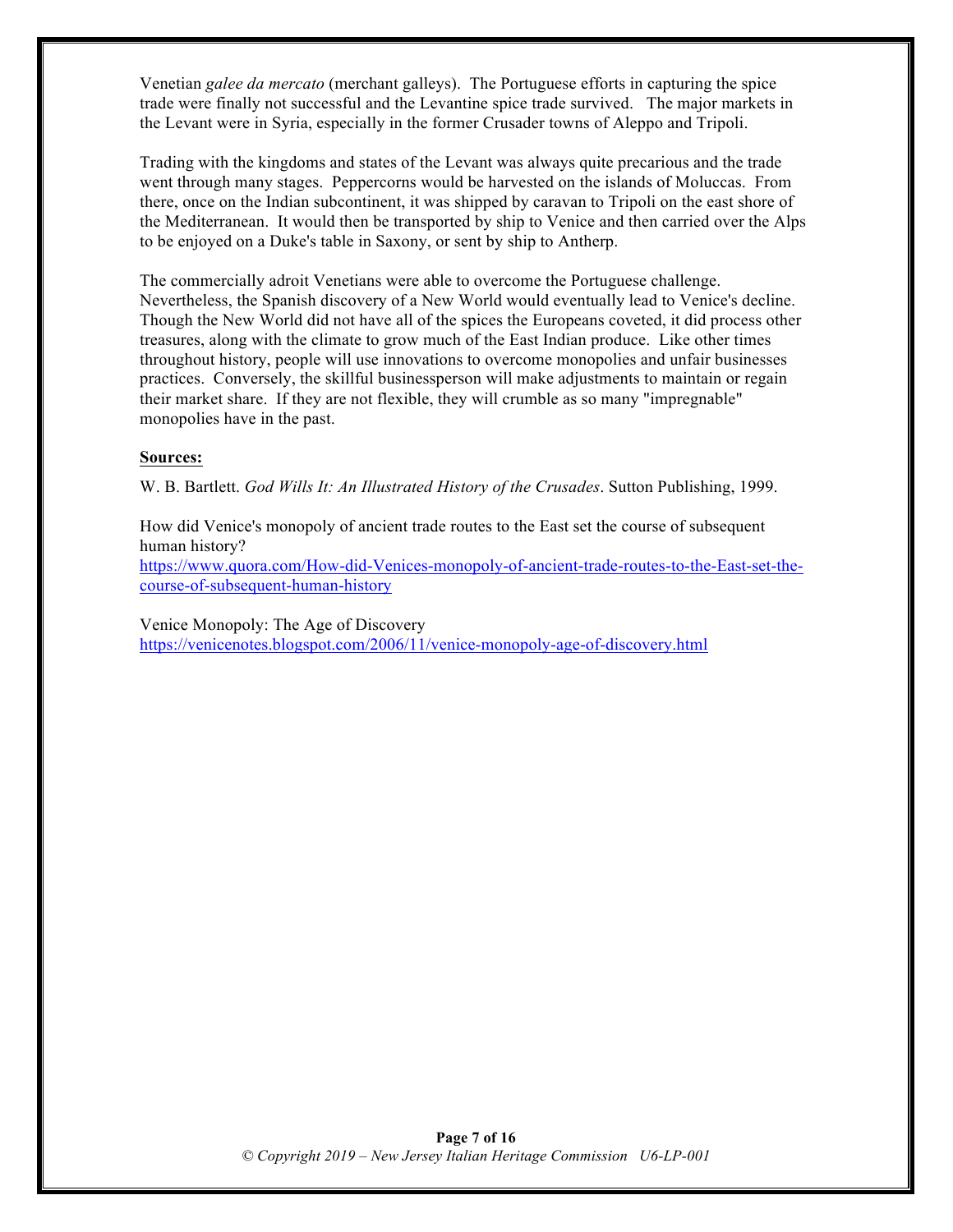#### **New Jersey Student Learning Standards Social Studies**

6.2.12.B.1.b Determine the role of natural resources, climate, and topography in European exploration, colonization, and settlement patterns.

6.2.12.C.1.e Determine the extent to which various technologies, (e.g., printing, the marine compass, cannonry, Arabic numerals) derived from Europe's interactions with Islam and Asia provided the necessary tools for European exploration and conquest.

#### **English Language Arts**

SL.6.1 Engage effectively in a range of collaborative discussions (one-on-one, in groups, and teacher-led) with diverse partners on grade 6 topics, texts, and issues, building on others' ideas and expressing their own clearly.

SL.6.1a Come to discussions prepared, having read or studied required material; explicitly draw on that preparation by referring to evidence on the topic, text, or issue to probe and reflect on ideas under discussion.

SL.6.1b Follow rules for collegial discussions, set specific goals and deadlines, and define individual roles as needed.

SL.6.1c Pose and respond to specific questions with elaboration and detail by making comments that contribute to the topic, text, or issue under discussion.

SL.6.1d Review the key ideas expressed and demonstrate understanding of multiple perspectives through reflection and paraphrasing.

SL.6.2 Interpret information presented in diverse media and formats (e.g., visually, quantitatively, orally) and explain how it contributes to a topic, text, or issue under study.

SL.6.4 Present claims and findings, sequencing ideas logically and using pertinent descriptions, facts, and details to accentuate main ideas or themes; use appropriate speaking behaviors (e.g., eye contact, adequate volume, and clear pronunciation).

SL.6.6 Adapt speech to a variety of contexts and tasks, demonstrating command of formal English when indicated or appropriate.

SL.7.1 Engage effectively in a range of collaborative discussions (one-on-one, in groups, and teacher-led) with diverse partners on grade 7 topics, texts, and issues, building on others' ideas and expressing their own clearly.

SL.7.1a Come to discussions prepared, having read or researched material under study; explicitly draw on that preparation by referring to evidence on the topic, text, or issue to probe and reflect on ideas under discussion.

SL.7.1b Follow rules for collegial discussions, track progress toward specific goals and deadlines, and define individual roles as needed.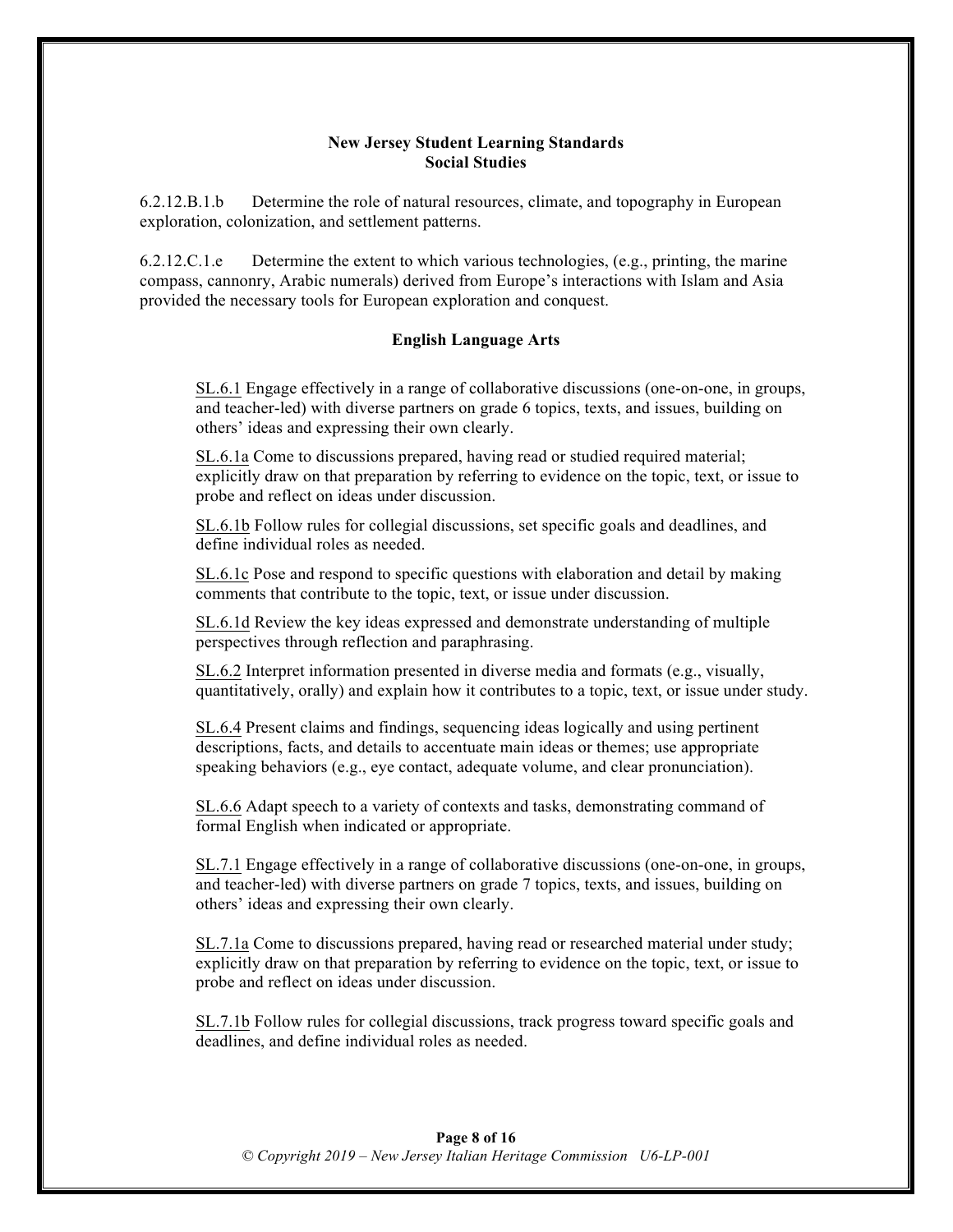SL.7.1c Pose questions that elicit elaboration and respond to others' questions and comments with relevant observations and ideas that bring the discussion back on topic as needed.

SL.7.1d Acknowledge new information expressed by others and, when warranted, modify their own views.

SL.7.2 Analyze the main ideas and supporting details presented in diverse media and formats (e.g., visually, quantitatively, orally) and explain how the ideas clarify a topic, text, or issue under study.

SL.7.4 Present claims and findings, emphasizing salient points in a focused, coherent manner with pertinent descriptions, facts, details, and examples; use appropriate eye contact, adequate volume, and clear pronunciation.

SL.7.5 Include multimedia components and visual displays in presentations to clarify claims and findings and emphasize salient points.

SL.7.6 Adapt speech to a variety of contexts and tasks, demonstrating command of formal English when indicated or appropriate.

SL.8.1 Engage effectively in a range of collaborative discussions (one-on-one, in groups, and teacher-led) with diverse partners on grade 8 topics, texts, and issues, building on others' ideas and expressing their own clearly.

SL.8.1a Come to discussions prepared, having read or researched material under study; explicitly draw on that preparation by referring to evidence on the topic, text, or issue to probe and reflect on ideas under discussion.

SL.8.1b Follow rules for collegial discussions and decision-making, track progress toward specific goals and deadlines, and define individual roles as needed.

SL.8.1c Pose questions that connect the ideas of several speakers and respond to others' questions and comments with relevant evidence, observations, and ideas.

SL.8.1d Acknowledge new information expressed by others, and, when warranted, qualify or justify their own views in light of the evidence presented.

SL.8.2 Analyze the purpose of information presented in diverse media and formats (e.g., visually, quantitatively, orally) and evaluate the motives (e.g., social, commercial, political) behind its presentation.

SL.8.4 Present claims and findings, emphasizing salient points in a focused, coherent manner with relevant evidence, sound valid reasoning, and well-chosen details; use appropriate eye contact, adequate volume, and clear pronunciation.

SL.8.6 Adapt speech to a variety of contexts and tasks, demonstrating command of formal English when indicated or appropriate. (See grade 8 Language standards 1 and 3 here for specific expectations.)

SL.9-10.1 Initiate and participate effectively in a range of collaborative discussions (one- -on-one, in groups, and teacher-led) with peers on grades 9–10 topics, texts, and issues, building on others' ideas and expressing their own clearly and persuasively.

**Page 9 of 16** *© Copyright 2019 – New Jersey Italian Heritage Commission U6-LP-001*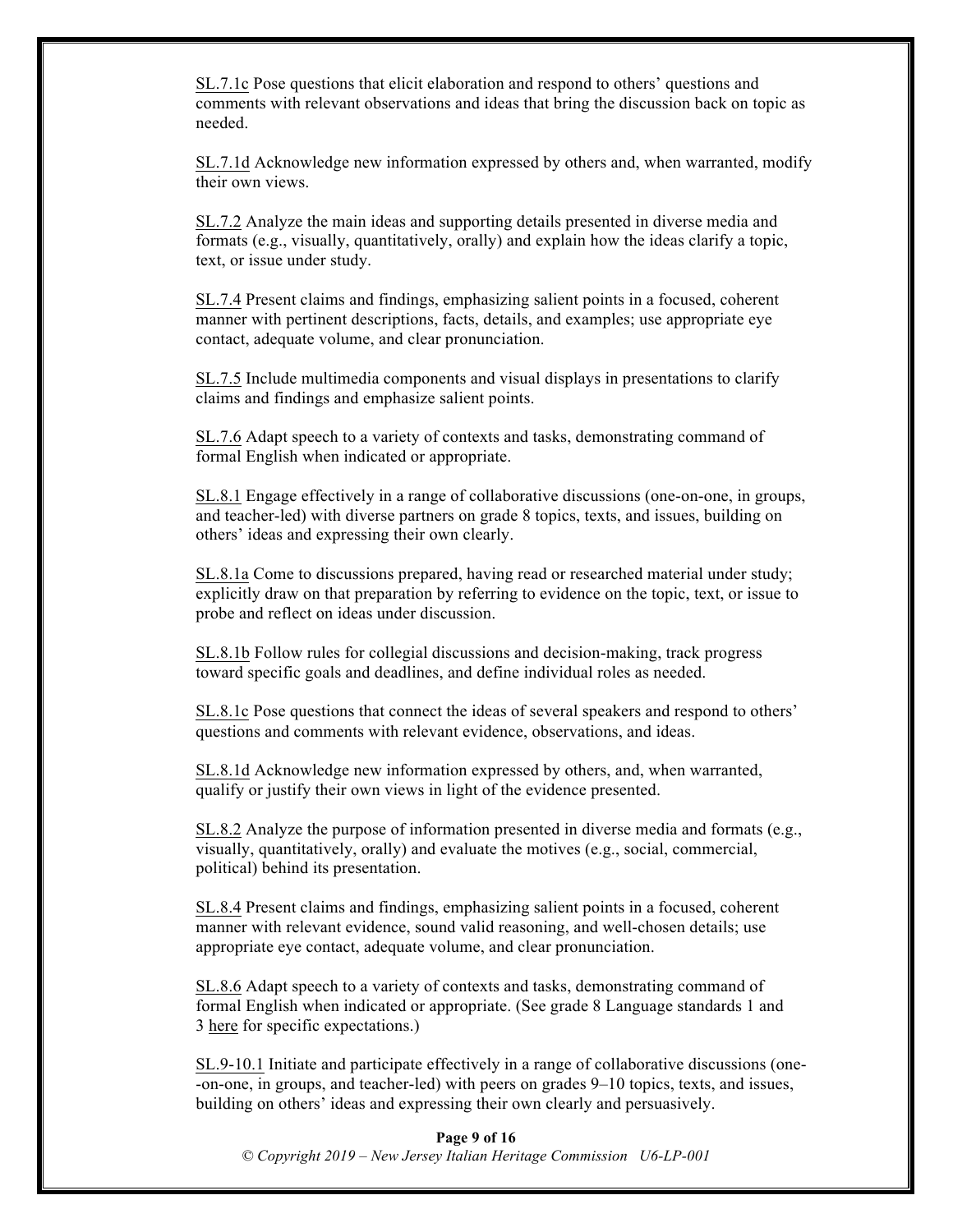SL.9-10.1.a. Come to discussions prepared, having read and researched material under study; explicitly draw on that preparation by referring to evidence from texts and other research on the topic or issue to stimulate a thoughtful, well-reasoned exchange of ideas.

SL.9-10.1.b. Collaborate with peers to set rules for discussions (e.g. informal consensus, taking votes on key issues, presentation of alternate views); develop clear goals and assessment criteria (e.g. student developed rubric) and assign individual roles as needed.

SL.9-10.1.c. Propel conversations by posing and responding to questions that relate the current discussion to broader themes or larger ideas; actively incorporate others into the discussion; and clarify, verify, or challenge ideas and conclusions.

SL.9-10.1.d. Respond thoughtfully to various perspectives, summarize points of agreement and disagreement, and justify own views. Make new connections in light of the evidence and reasoning presented.

SL.9-10.2. Integrate multiple sources of information presented in diverse media or formats (e.g., visually, quantitatively, qualitatively, orally) evaluating the credibility and accuracy of each source.

SL.9-10.4. Present information, findings and supporting evidence clearly, concisely, and logically. The content, organization, development, and style are appropriate to task, purpose, and audience.

SL.9-10.6. Adapt speech to a variety of contexts and tasks, demonstrating command of formal English. (See grades 9–10 Language standards 1 and 3 for specific expectations.)

SL.11-12.1. Initiate and participate effectively in a range of collaborative discussions (one-on- one, in groups, and teacher-led) with peers on grades 11–12 topics, texts, and issues, building on others' ideas and expressing their own clearly and persuasively.

SL.11-12.1.a. Come to discussions prepared, having read and researched material under study; explicitly draw on that preparation by referring to evidence from texts and other research on the topic or issue to stimulate a thoughtful, well reasoned exchange of ideas.

SL.11-12.1.b. Collaborate with peers to promote civil, democratic discussions and decision-making, set clear goals and assessments (e.g., student developed rubrics), and establish individual roles as needed.

SL.11-12.1.c. Propel conversations by posing and responding to questions that probe reasoning and evidence; ensure a hearing for a full range of positions on a topic or issue; clarify, verify, or challenge ideas and conclusions; and promote divergent and creative perspectives.

SL.11-12.1.d. Respond thoughtfully to diverse perspectives; synthesize comments, claims, and evidence made on all sides of an issue; resolve contradictions when possible; and determine what additional information or research is required to deepen the investigation or complete the task

SL.11-12.2 Integrate multiple sources of information presented in diverse media or formats (e.g., visually, quantitatively, qualitatively, orally) evaluating the credibility and accuracy of each source.

#### **Page 10 of 16** *© Copyright 2019 – New Jersey Italian Heritage Commission U6-LP-001*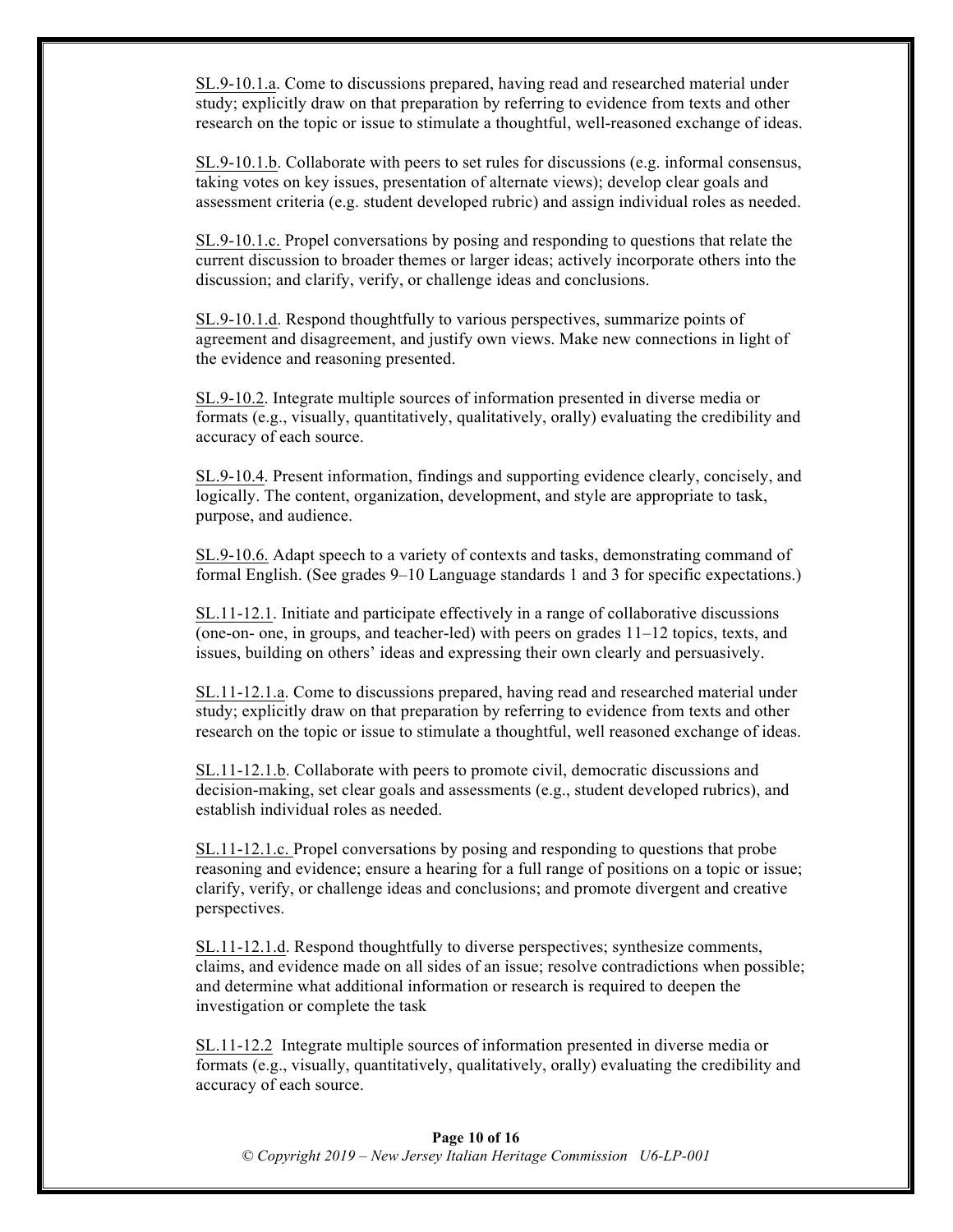SL.11-12.4. Present information, findings and supporting evidence clearly, concisely, and logically. The content, organization, development, and style are appropriate to task, purpose, and audience.

SL.11-12.6 Adapt speech to a variety of contexts and tasks, demonstrating a command of formal English when indicated or appropriate.

W.6.1 Write arguments to support claims with clear reasons and relevant evidence.

W.6.1.a. Introduce claim(s) and organize the reasons and evidence clearly.

W.6.1, b. Support claim(s) with clear reasons and relevant evidence, using credible sources and demonstrating an understanding of the topic or text.

W.6.1.c. Use words, phrases, and clauses to clarify the relationships among claim(s) and reasons.

W.6.1.d. Establish and maintain a formal/academic style, approach, and form.

W.6.1.e. Provide a concluding statement or section that follows from the argument presented.

W.6.2 Write informative/explanatory texts to examine a topic and convey ideas, concepts, and information through the selection, organization, and analysis of relevant content.

W.6.2.a. Introduce a topic and organize ideas, concepts, and information, using text structures (e.g., definition, classification, comparison/contrast, cause/effect, etc.) and text features (e.g., headings, graphics, and multimedia) when useful to aiding comprehension.

W.6.2.b Develop the topic with relevant facts, definitions, concrete details, quotations, or other information and examples.

W.6.2.c. Use appropriate transitions to clarify the relationships among ideas and concepts.

W.6.2.d. Use precise language and domain-specific vocabulary to inform about or explain the topic.

W.6.2.e. Establish and maintain a formal/academic style, approach, and form.

W.6.4 Produce clear and coherent writing in which the development, organization, voice, and style are appropriate to task, purpose, and audience. (Grade-specific expectations for writing types are defined in standards 1–3 above.)

W.6.5 With some guidance and support from peers and adults, develop and strengthen writing as needed by planning, revising, editing, rewriting, or trying a new approach.

W.6.6 Use technology, including the Internet, to produce and publish writing as well as to interact and collaborate with others; demonstrate sufficient command of keyboarding skills to type a minimum of three pages in a single sitting.

W.7.1 Write arguments to support claims with clear reasons and relevant evidence.

#### **Page 11 of 16** *© Copyright 2019 – New Jersey Italian Heritage Commission U6-LP-001*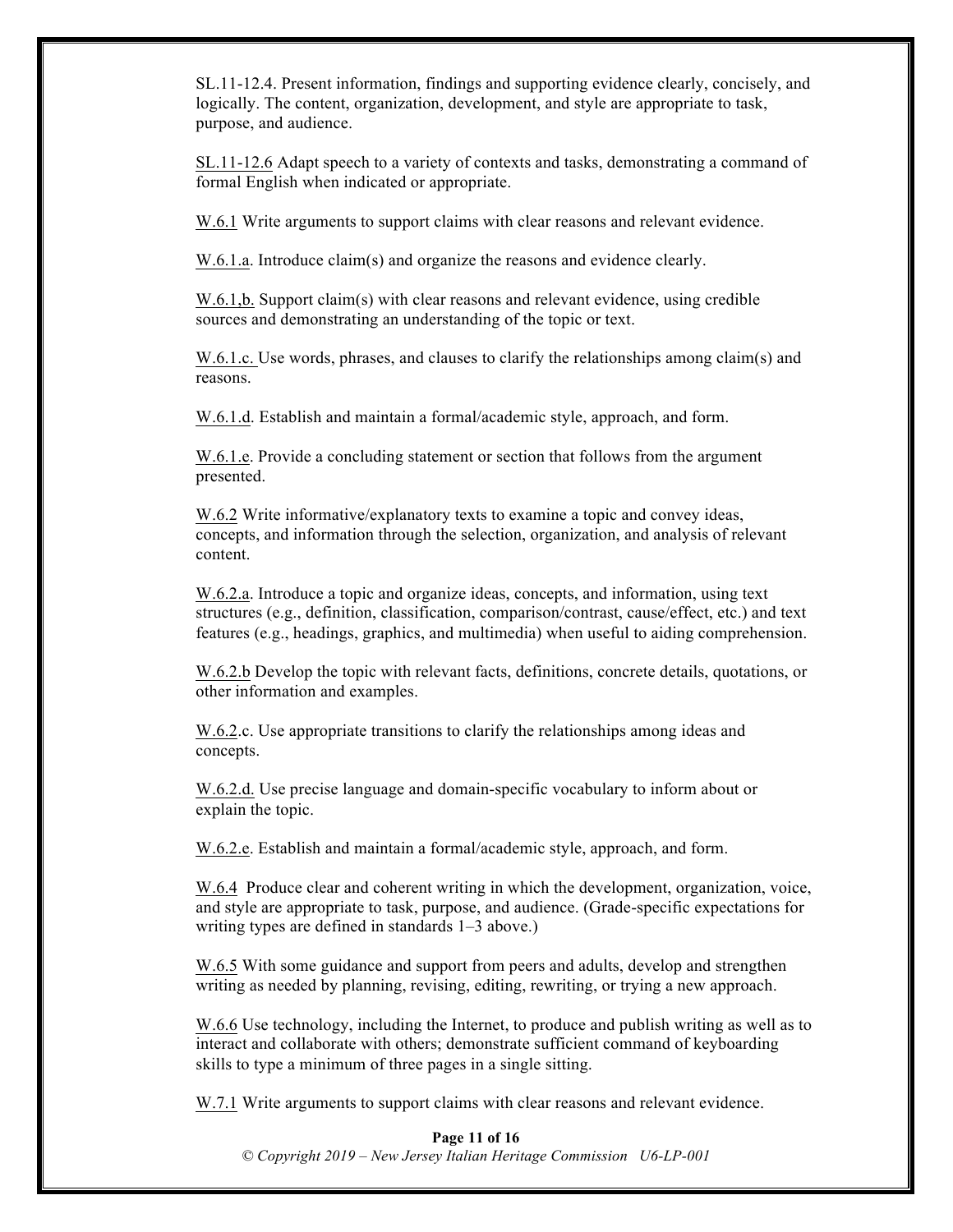W.7.1.a Introduce claim(s), acknowledge alternate or opposing claims, and organize the reasons and evidence logically.

W.7.1.b. Support claim(s) with logical reasoning and relevant evidence, using accurate, credible sources and demonstrating an understanding of the topic or text.

W.7.1.c. Use words, phrases, and clauses to create cohesion and clarify the relationships among claim(s), reasons, and evidence.

W.7.1.d. Establish and maintain a formal style/academic style, approach, and form.

W.7.1.e. Provide a concluding statement or section that follows from and supports the argument presented.

W.7.2 Write informative/explanatory texts to examine a topic and convey ideas, concepts, and information through the selection, organization, and analysis of relevant content.

W.7.2 a. Introduce a topic; organize ideas, concepts, and information, using text structures (e.g., definition, classification, comparison/contrast, cause/effect, etc.) and text features (e.g., headings, graphics, and multimedia) when useful to aiding comprehension.

W.7.2 b. Develop the topic with relevant facts, definitions, concrete details, quotations, or other information and examples.

W.7.2 c. Use appropriate transitions to create cohesion and clarify the relationships among ideas and concepts.

W.7.2 d. Use precise language and domain-specific vocabulary to inform about or explain the topic.

W.7.2 e. Establish and maintain a formal style/academic style, approach, and form.

W.7.2 f. Provide a concluding statement or section that follows from and supports the information or explanation presented.

W.7.4 Produce clear and coherent writing in which the development, organization, voice, and style are appropriate to task, purpose, and audience. (Grade-specific expectations for writing types are defined in standards 1–3 above.)W.7.5 With some guidance and support from peers and adults, develop and strengthen writing as needed by planning, revising, editing, rewriting, or trying a new approach, focusing on how well purpose and audience have been addressed.

W.7.6 Use technology, including the Internet, to produce and publish writing and link to and cite sources as well as to interact and collaborate with others, including linking to and citing sources.

W.8.1 Write arguments to support claims with clear reasons and relevant evidence.

W.8.1a. Introduce claim(s), acknowledge and distinguish the claim(s) from alternate or opposing claims, and organize the reasons and evidence logically.

#### **Page 12 of 16** *© Copyright 2019 – New Jersey Italian Heritage Commission U6-LP-001*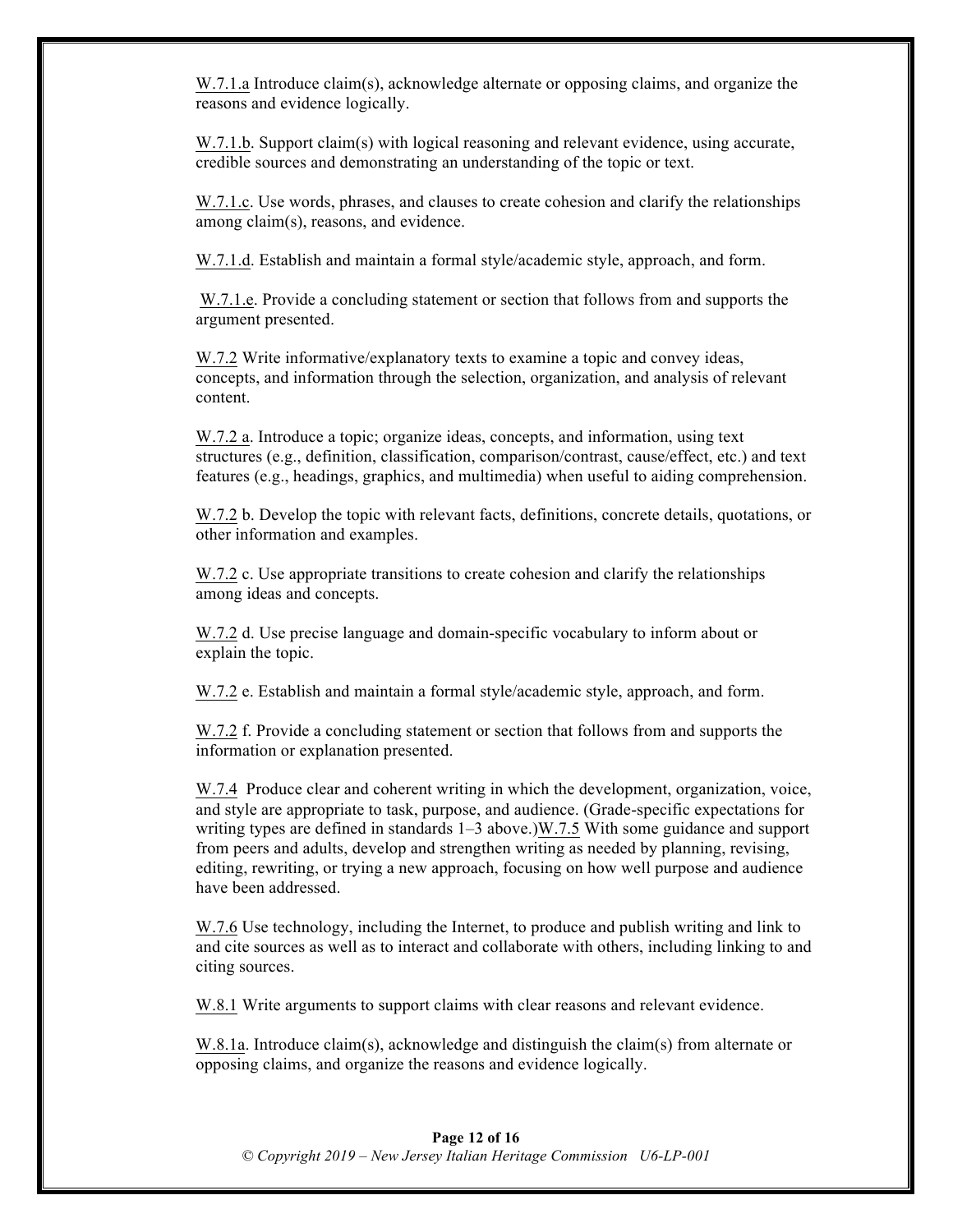W.8.1.b Support claim(s) with logical reasoning and relevant evidence, using accurate, credible sources and demonstrating an understanding of the topic or text.

W.8.1.c. Use words, phrases, and clauses to create cohesion and clarify the relationships among claim(s), counterclaims, reasons, and evidence.

W.8.1.d. Establish and maintain a formal style/academic style, approach, and form.

W.8.1.e. Provide a concluding statement or section that follows from and supports the argument presented.

W.8.2 Write informative/explanatory texts to examine a topic and convey ideas, concepts, and information through the selection, organization, and analysis of relevant content.

W.8.2.a. Introduce a topic and organize ideas, concepts, and information, using text structures (e.g., definition, classification, comparison/contrast, cause/effect, etc.) and text features (e.g., headings, graphics, and multimedia).

W.8.2.b. Develop the topic with relevant, well-chosen facts, definitions, concrete details, quotations, or other information and examples.

W.8.2.c. Use appropriate and varied transitions to create cohesion and clarify the relationships among ideas and concepts.

W.8.2d. Use precise language and domain-specific vocabulary to inform about or explain the topic.

W.8.2.e. Establish and maintain a formal style/academic style, approach, and form.

W.8.2.f. Provide a concluding statement or section that follows from and supports the information or explanation presented.

W.8.4 Produce clear and coherent writing in which the development, organization, and style are appropriate to task, purpose, and audience. (Grade-specific expectations for writing types are defined in standards 1–3 above.)

W.8.5 With some guidance and support from peers and adults, develop and strengthen writing as needed by planning, revising, editing, rewriting, or trying a new approach, focusing on how well purpose and audience have been addressed.

W.8.6 Use technology, including the Internet, to produce and publish writing and present the relationships between information and ideas efficiently as well as to interact and collaborate with others.

W.9-10.1 Write arguments to support claims in an analysis of substantive topics or texts, using valid reasoning and relevant and sufficient evidence.

W.9-10.1.a. Introduce precise claim(s), distinguish the claim(s) from alternate or opposing claims, and create an organization that establishes clear relationships among claim(s), counterclaims, reasons, and evidence.

#### **Page 13 of 16** *© Copyright 2019 – New Jersey Italian Heritage Commission U6-LP-001*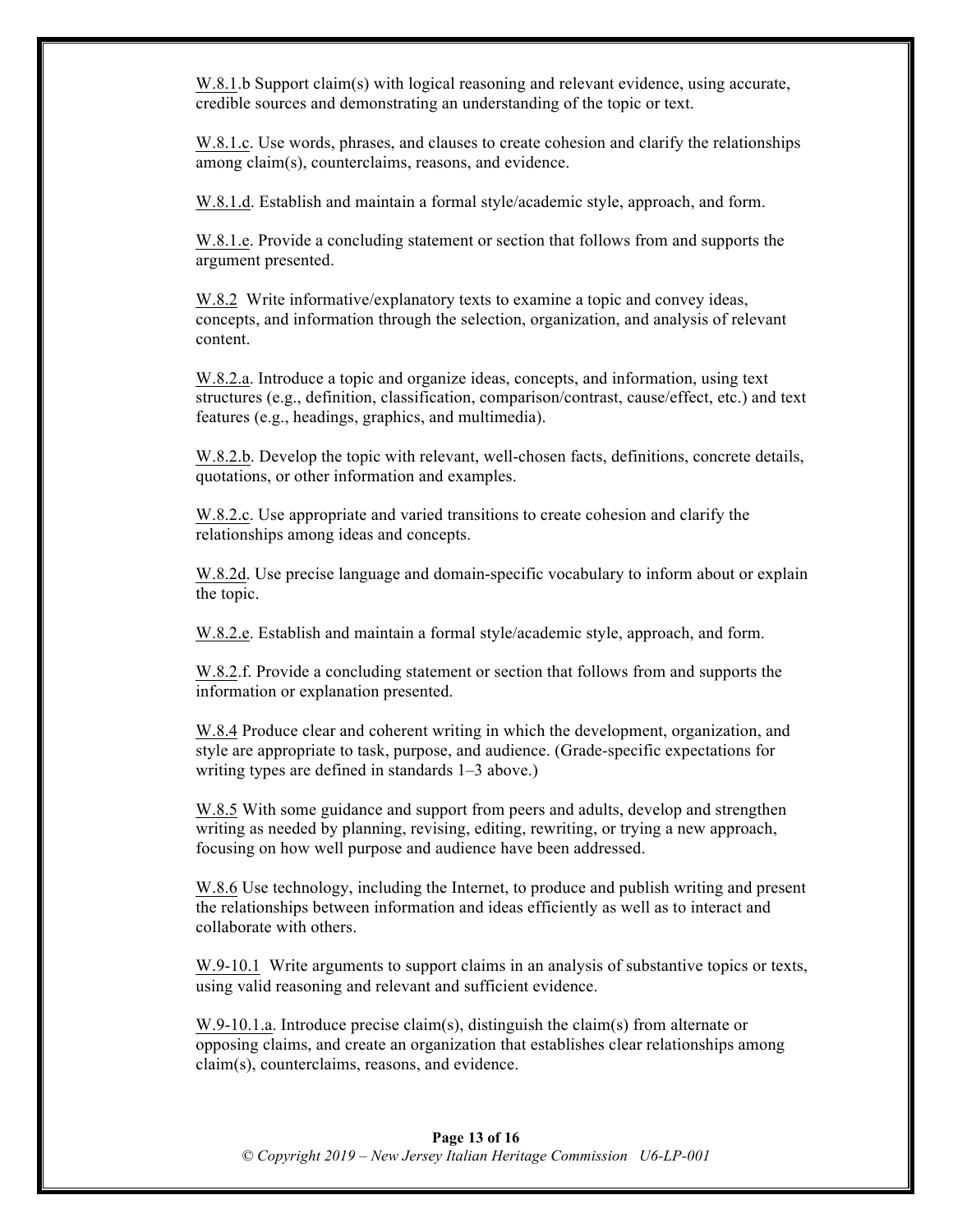W.9-10.1.b. Develop claim(s) and counterclaims avoiding common logical fallacies, propaganda devices, and using sound reasoning, supplying evidence for each while pointing out the strengths and limitations of both in a manner that anticipates the audience's knowledge level and concerns.

W.9-10.1.c. Use transitions (e.g. words, phrases, clauses) to link the major sections of the text, create cohesion, and clarify the relationships between claim(s) and reasons, between reasons and evidence, and between claim(s) and counterclaims.

W.9-10.1.d. Establish and maintain a style and tone appropriate to the audience and purpose (e.g. formal and objective for academic writing) while attending to the norms and conventions of the discipline in which they are writing.

W.9-10.1.e. Provide a concluding paragraph or section that supports the argument presented.

W.9-10.2. Write informative/explanatory texts to examine and convey complex ideas, concepts, and information clearly and accurately through the effective selection, organization, and analysis of content.

W.9-10.2.a. Introduce a topic; organize complex ideas, concepts, and information to make important connections and distinctions; include formatting (e.g., headings), graphics (e.g., figures, tables), and multimedia when useful to aiding comprehension.

W.9-10.2.b. Develop the topic with well-chosen, relevant, and sufficient facts, extended definitions, concrete details, quotations, or other information and examples appropriate to the audience's knowledge of the topic.

W.9-10.2.c. Use appropriate and varied transitions to link the major sections of the text, create cohesion, and clarify the relationships among complex ideas and concepts.

W.9-10.2.d. Use precise language and domain-specific vocabulary to manage the complexity of the topic.

W.9-10.2.e. Establish and maintain a style and tone appropriate to the audience and purpose (e.g. formal and objective for academic writing) while attending to the norms and conventions of the discipline in which they are writing.

W.9-10.2.f. Provide a concluding paragraph or section that supports the argument presented (e.g., articulating implications or the significance of the topic).

W.9-10.4 Produce clear and coherent writing in which the development, organization, and style are appropriate to task, purpose, and audience. (Grade-specific expectations for writing types are defined in standards 1–3 above.)

W.9-10.5 Develop and strengthen writing as needed by planning, revising, editing, rewriting, trying a new approach, or consulting a style manual (such as MLA or APA Style), focusing on addressing what is most significant for a specific purpose and audience. (Editing for conventions should demonstrate command of Language standards 1–3 up to and including grades 9–10).

W.9-10.6 Use technology, including the Internet, to produce, share, and update writing products, taking advantage of technology's capacity to link to other information and to

**Page 14 of 16** *© Copyright 2019 – New Jersey Italian Heritage Commission U6-LP-001*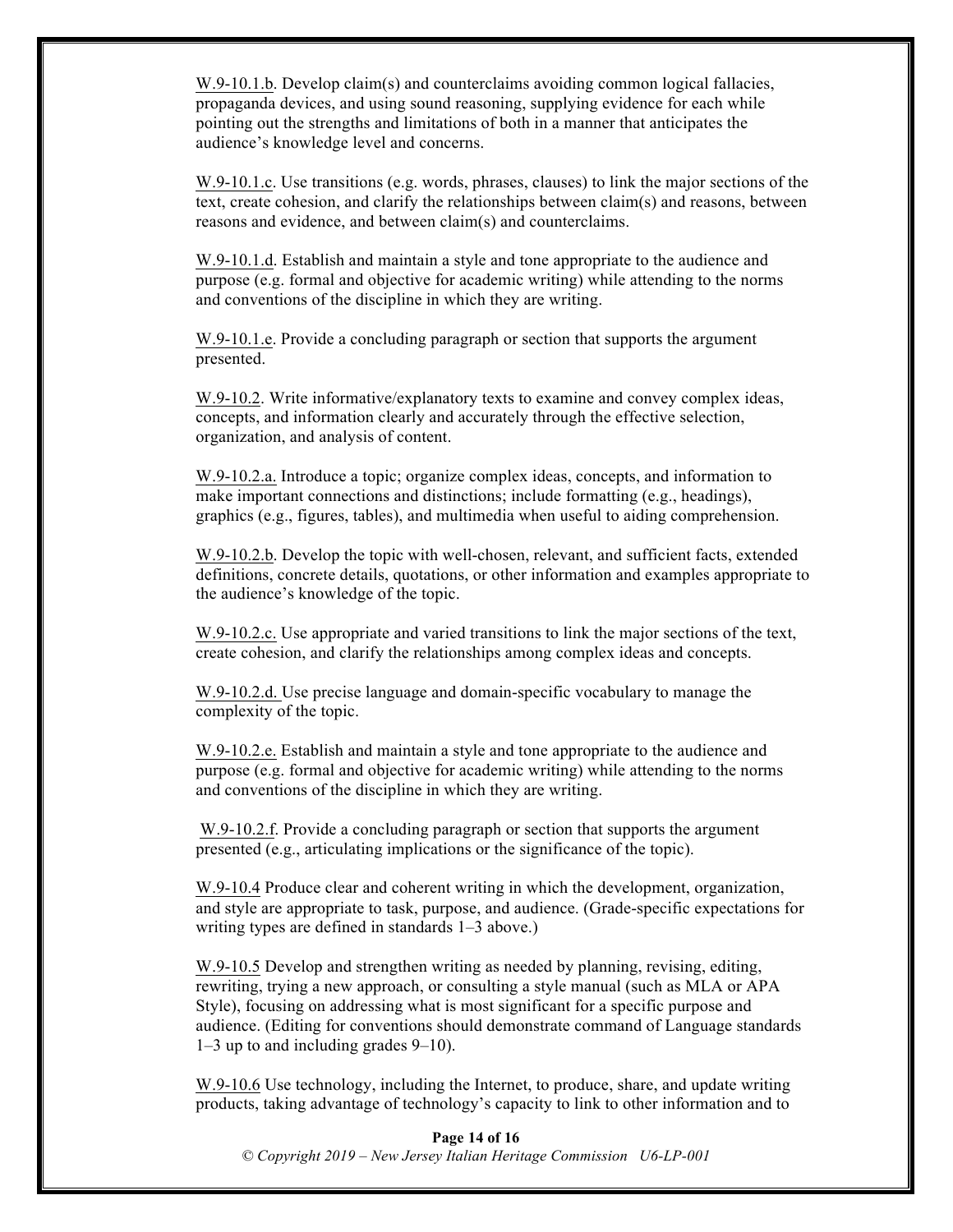display information flexibly and dynamically.W.11-12.1 Write arguments to support claims in an analysis of substantive topics or texts, using valid reasoning and relevant and sufficient evidence.

W.11-12.1. Write arguments to support claims in an analysis of substantive topics or texts, using valid reasoning and relevant and sufficient evidence.

W.11-12.1.a. Introduce precise, knowledgeable claim(s), establish the significance of the claim(s), distinguish the claim(s) from alternate or opposing claims, and create an organization that logically sequences claim(s), counterclaims, reasons, and evidence.

W.11-12.1.b. Develop claim(s) and counterclaims avoiding common logical fallacies and using sound reasoning and thoroughly, supplying the most relevant evidence for each while pointing out the strengths and limitations of both in a manner that anticipates the audience's knowledge level, concerns, values, and possible biases.

W.11-12.1.c. Use transitions (e.g. words, phrases, clauses) to link the major sections of the text, create cohesion, and clarify the relationships between claim(s) and reasons, between reasons and evidence, and between claim(s) and counterclaims.

W.11-12.1.d. Establish and maintain a style and tone appropriate to the audience and purpose (e.g. formal and objective for academic writing) while attending to the norms and conventions of the discipline in which they are writing.

W.11-12.1.e. Provide a concluding paragraph or section that supports the argument presented (e.g., articulating implications or the significance of the topic).

W.11-12.2 Write informative/explanatory texts to examine and convey complex ideas, concepts, and information clearly and accurately through the effective selection, organization, and analysis of content.

W.11-12.2.a. Introduce a topic; organize complex ideas, concepts, and information so that each new element builds on that which precedes it to create a unified whole; include formatting (e.g., headings), graphics (e.g., figures, tables), and multimedia when useful to aiding comprehension.

W.11-12.2.b. Develop the topic thoroughly by selecting the most significant and relevant facts, extended definitions, concrete details, quotations, or other information and examples appropriate to the audience's knowledge of the topic.

W.11-12.2.c. Use appropriate and varied transitions and syntax to link the major sections of the text, create cohesion, and clarify the relationships among complex ideas and concepts.

W.11-12.2.d. Use precise language, domain-specific vocabulary, and techniques such as metaphor, simile, and analogy to manage the complexity of the topic.

W.11-12.2.e Establish and maintain a style and tone appropriate to the audience and purpose (e.g. formal and objective for academic writing) while attending to the norms and conventions of the discipline in which they are writing.

W.11-12.2.f. Provide a concluding paragraph or section that supports the argument presented (e.g., articulating implications or the significance of the topic).

#### **Page 15 of 16** *© Copyright 2019 – New Jersey Italian Heritage Commission U6-LP-001*